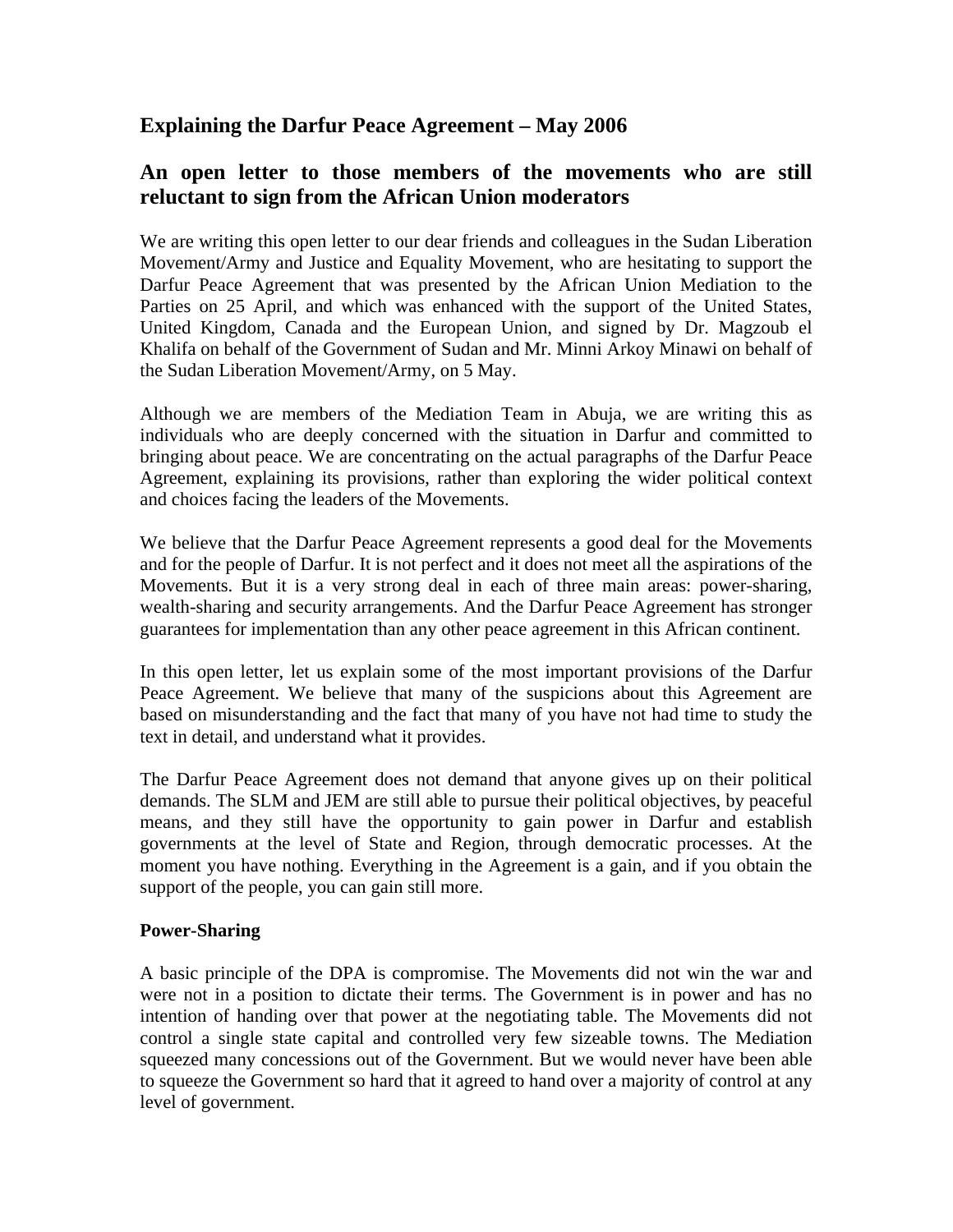If we could not find a means to provide the Movements with majority control of government structures in Darfur, what did we do for them? What the Darfur Peace Agreement does is create new structures especially for Darfur. Our solution to this problem was to set up a new position in the Presidency, a new Regional Authority with six subsidiary bodies, and enable the Movements to have at least equal representation in these. The purpose of all these bodies is to implement the Darfur Peace Agreement. Most of these bodies are directly supported by the international community. Most of them are transitional: they will be dismantled in a few years when their job is done. But in three years time, elections will be held. Whoever wins those elections, governs Darfur. A year after that, a referendum is held for the people of Darfur to decide whether Darfur should be a region or three states. The future will be decided democratically, depending on the decision of the people.

Let us go into some more detail on the DPA proposals for power sharing.

The central proposal is the creation of the Transitional Darfur Regional Authority (TDRA). The TDRA is headed by a Chairperson, who is also the Senior Assistant to the President, and the fourth-ranking person in the Presidency. His competencies are equal to those of a Vice President.

The TDRA has eleven members. The Senior Assistant to the President, who is chosen by the Movements, is the Chairperson. The three Governors are members—one from the Movements, two from the Congress Party. But the majority of members are the heads of the new bodies set up:

- The Darfur Rehabilitation and Resettlement Commission;
- The Darfur Reconstruction and Development Fund;
- The Darfur Land Commission;
- The Darfur Security Arrangements Implementation Commission;
- The Darfur Peace and Reconciliation Council; and
- The Darfur Compensation Commission.

In each case, the Senior Assistant to the President will nominate who is to be appointed. The heads of these Commissions should be individuals of integrity who enjoy the confidence of all Darfurians. This means that the TDRA has eight members nominated by the Movements and two by the National Congress Party.

Examine for a moment the powers, competencies and resources available to the four Commissions, the Fund and the Council that fall under the TDRA. These are the bodies that will determine the real fate of the people of Darfur, which will decide how the key questions of rehabilitation and resettlement, reconstruction and development, land and compensation are decided.

The Security Arrangements Implementation Commission will oversee the integration of the Movements' combatants, the disarming of the Janjaweed and other militia, and the downsizing of the Popular Defence Forces. The DSAIC is also responsible for a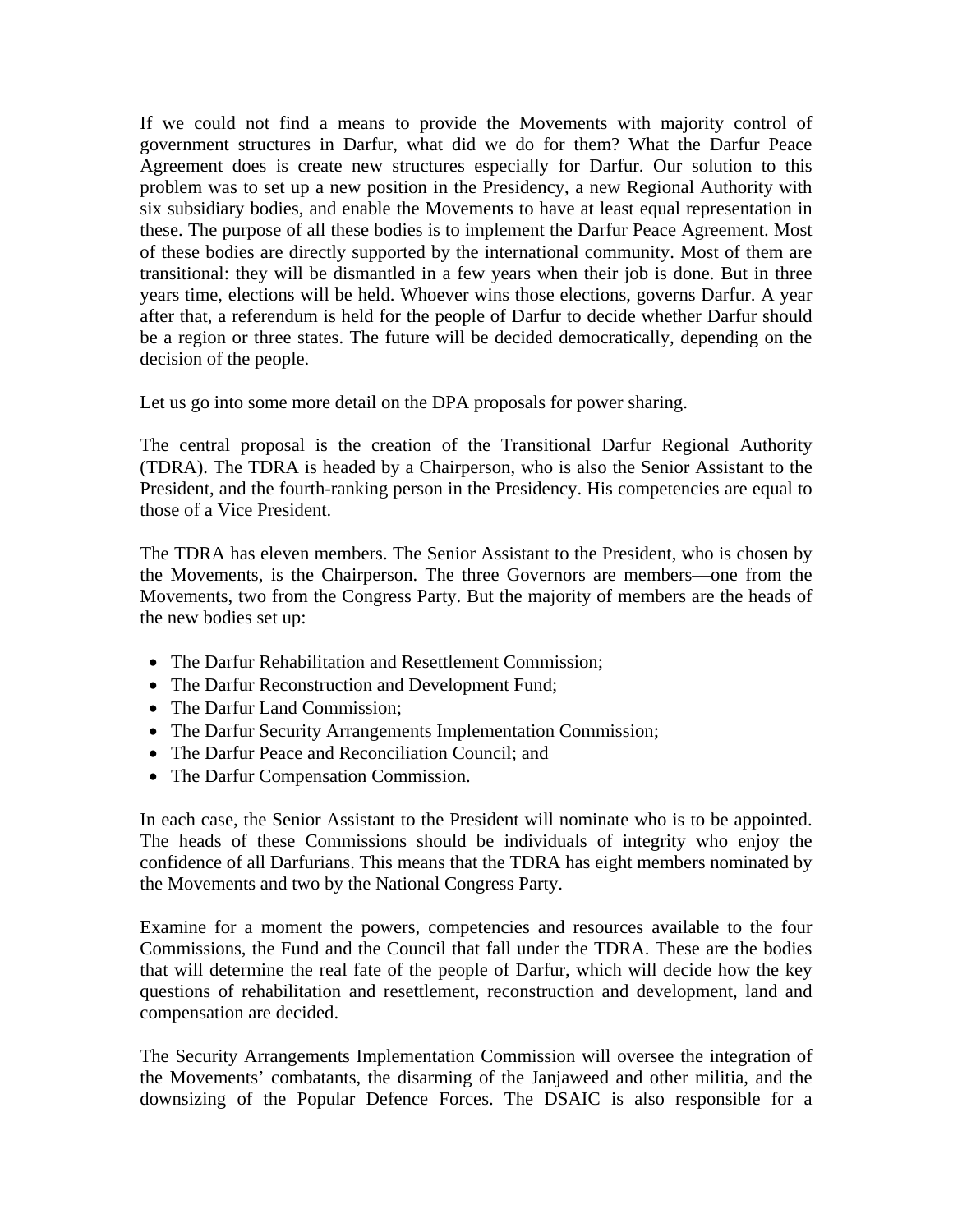thorough-going reform of the Police. Within it is a Security Advisory Team from a foreign country or an international organization. And it is to be chaired by a person of integrity who enjoys the confidence of all, who will be a nominee of the Movements, with the Movements and the Government equally represented under the Chairperson.

These bodies will be well-funded. The DRDF in particular will have resources that completely dwarf what is available to states. The GoS has agreed to fund the DRDF to the tune of \$300 million this year and \$200 million for each of the following two years. How many times greater is this than the budget of a State Government? And that is just the GoS contribution: the international donors are likely to double the amount, at the minimum. Already, contributions are being offered.

The head of the DRDF is nominated by the Movements. He reports to the TDRA which has eight out of ten members nominated by the Movements. And the President of Sudan is required to consult with the Senior Assistant to the President on every decision relating to Darfur.

The Movements demanded a Region for Darfur. The Darfur Peace Agreement does not give a Region today. But it sets up a process whereby the people of Darfur can vote to set up a Region. After four years there is a referendum that allows every Darfurian to vote for or against the creation of a region. Any Darfur Region will have the borders of Darfur as of 1 January 1956, one of the Movements' central demands.

If we turn to the State Governments, here the Movements enjoy significant representation, but it is short of a majority. One of the three Governors is from the Movements, and the deputy Governors of the two other states. In each state, two of the eight ministers are from the Movements. The NCP has about 50% of the seats in the State Legislatures, with the Movements getting about 30% and the balance with the other parties including the SPLM. In six of the localities, the Movements nominate the Commissioner; in another six, they nominate the Executive Director. Clearly the Movements do not get a majority in the Darfur States, either in the executive or the legislature. But one Governor is a Movement nominee too.

But, dear friends in the Movements, reflect on the comparative power and respective roles of the States and the TDRA. They are designed to do different things. The States continue to function with routine activities such as health and education. It is the TDRA that is responsible for the things that the displaced people, the victims of war, and the members of the Movements themselves, care most about.

What happens if the States try to block the programmes of the TDRA? At the specific request of the Movements, we built in a mechanism for breaking the deadlock and overcoming any such obstructionism. The matter is referred to the Presidency. And the President is required to consult the Senior Assistant to the President on all matters relating to Darfur.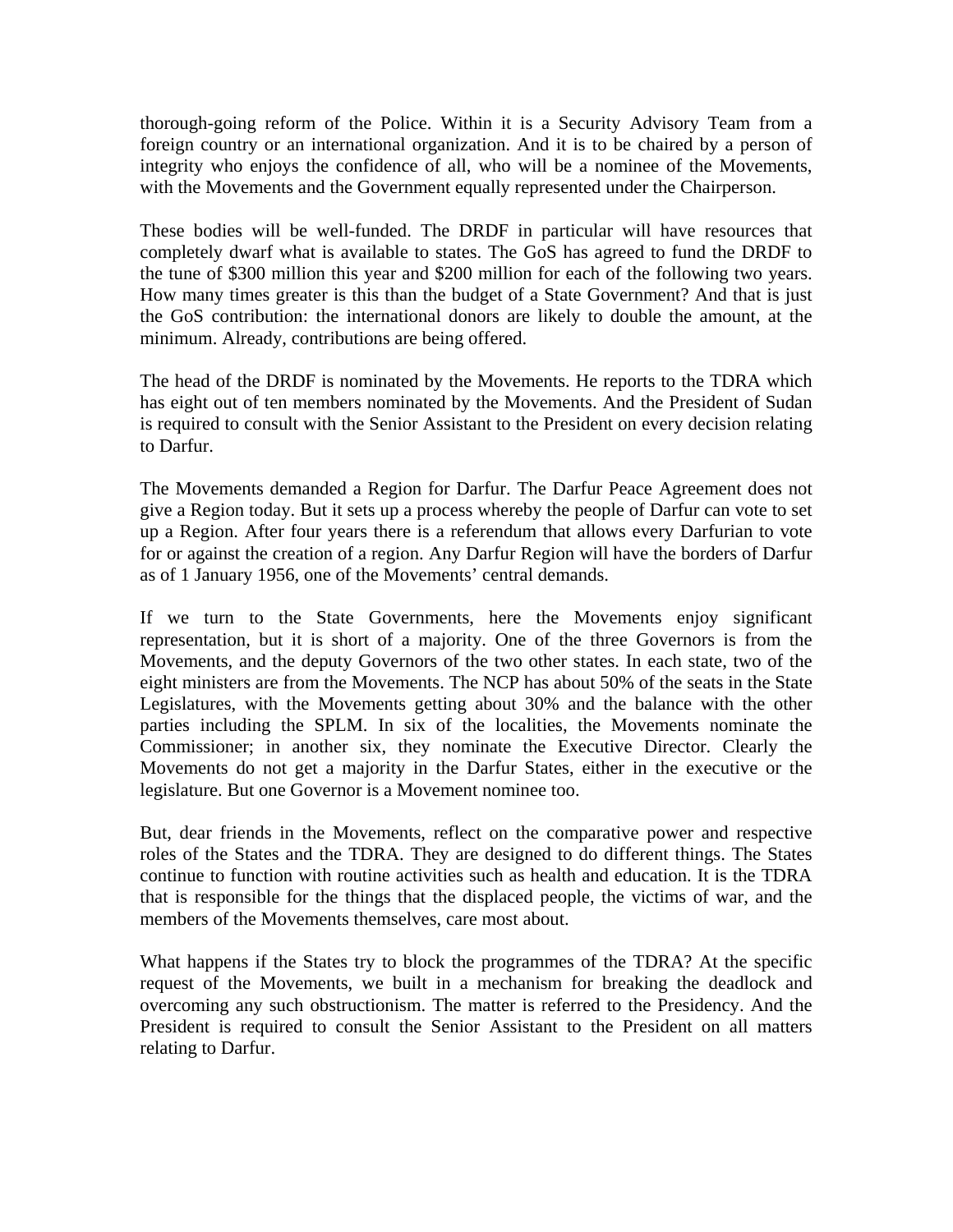This arrangement is in place for three years. Then there are elections and the winner governs. Many in the Movements are fearful that the Congress Party will use its influence to win those elections even though the people of Darfur's true loyalties may be elsewhere. But consider that the elections will be monitored and international donors have promised extensive funds for the SLM to transform itself into a political party and campaign in the elections.

Before leaving Power-Sharing, let us briefly examine four other issues. One is the post of Senior Assistant to the President. This is not the Vice Presidential post that the Movements demanded. In fact, it has more competencies. A Vice President functions at the request of the President. This position of Senior Assistant is specifically designed to have powers over Darfur. He will be the fourth-ranking member of the Presidency.

A second point is representation in Khartoum. Paragraph 89 provides that one minister in Khartoum State should be a nominee of the Movements.

An additional question is representation in the civil service. Here, a Panel of Experts under the National Civil Service Commission is to determine the correct representation of Darfurians, using the criteria of population size, affirmative action, and precedents (the Comprehensive Peace Agreement). This has to be done within a year. In the meantime, the Government is required to take action to put Darfurians in senior positions across the civil service.

Related to this is the provision for education in paragraphs 86-88. There is a quota for Darfurians to be represented in universities, both in Darfur and in Khartoum. And education for Darfurians is to be free.

Lastly, we must mention the Darfur-Darfur Dialogue and Consultation. This will be an opportunity for every Darfurian voice to be heard, for all those who have not been at the table in the peace process to come and join in the peace process during its most important phase, which is implementation.

#### **Wealth-Sharing**

Turning to Wealth-Sharing, there is less to explain. The great majority of the text was agreed by the Movements. There are three key issues to elucidate.

One of these issues is how much money is to be transferred from central government to the states, through the Fiscal and Financial Allocation Monitoring Commission (FFAMC). The FFAMC has been set up but has not yet completed its formula. Mindful of this delay, the DPA proposes that a panel of experts is appointed to work out a formula to enable the government to make an allocation from the National Revenue Fund to the States.

The second issue has been the seed money for the Darfur Reconstruction and Development Fund (DRDF). On this issue the DPA provides US\$300 million for the year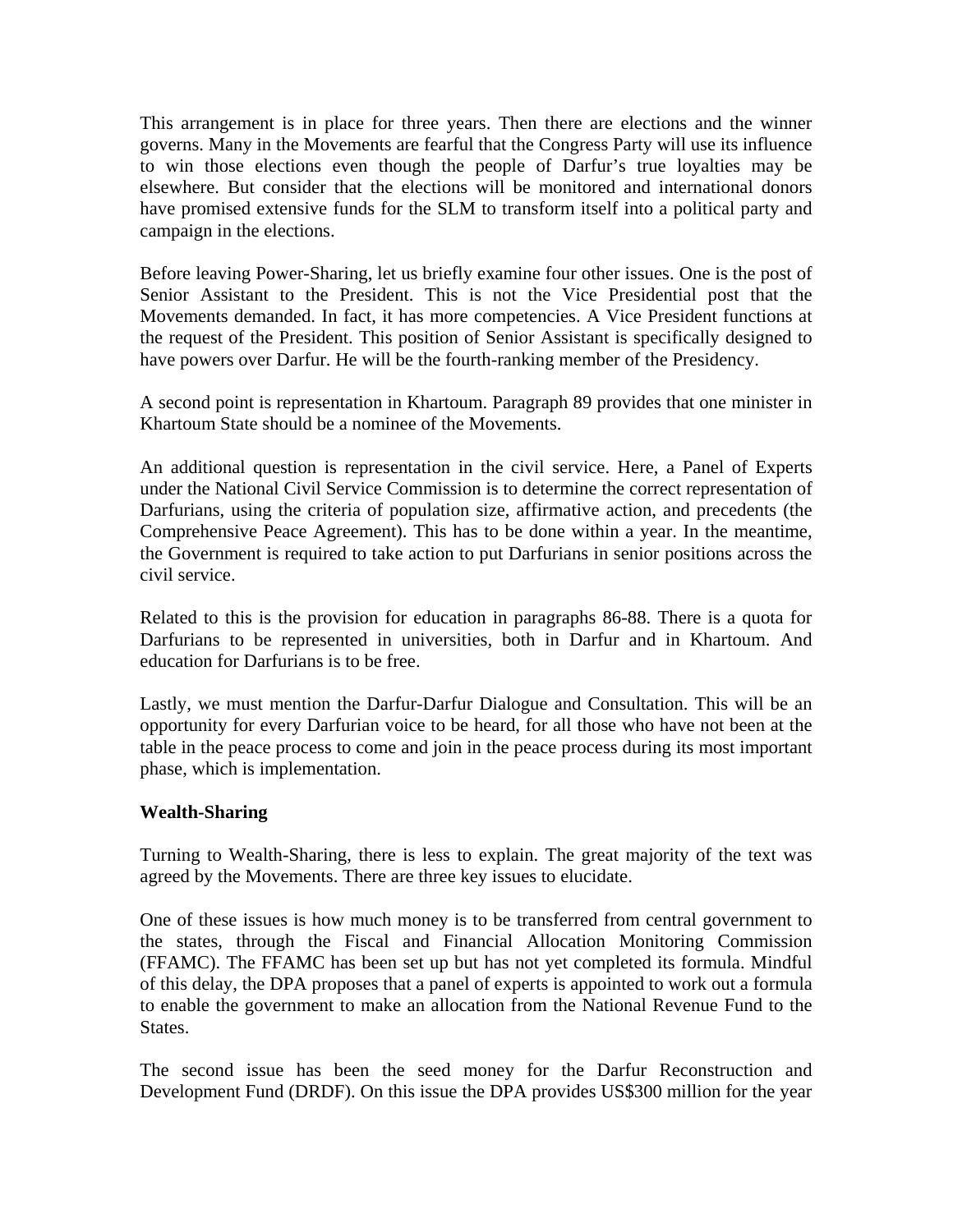2006 and US\$200 million for 2007 and 2008 respectively. These amounts will be adjusted after the Joint Assessment Mission outcome and recommendations. Already donor governments have committed themselves to literally hundreds of millions of additional dollars for this fund and a big donor conference has been scheduled for September in Holland.

Finally we have the most controversial issue of all: compensation for victims. Fourteen paragraphs in the DPA—from 199 to 213—provide the details for setting up a Compensation Commission. Agreement on this was reached only at the last moment, against strenuous opposition from the Government. The Government has agreed to \$30 million as its first payment. Let us repeat: the DPA includes compensation. Let us repeat again: the Movements' demand for a Compensation Commission has been met. This is a victory for the Movements.

## **Security Arrangements**

For the Movements, the security arrangements are the strongest part of the document.

The first section of the Security Arrangements chapter is a comprehensive ceasefire and transitional security arrangements. The core of this is three phases over five months. In stage one, the Parties disengage their forces, to their respective areas of control. Demilitarized zones are created along humanitarian supply routes and around camps for internally displaced persons, and in buffer zones that separate the forces of the Parties.

In the coming months, the GoS is required to neutralize the Janjaweed armed militia. Given that the GoS has been slow in proposing its plan for how to do this, the DPA has done most of the work of developing this plan. The first step is that all Janjaweed, militia and PDF must be confined to their camps, strictly designated areas or their own communities. Then all heavy weapons must be taken from them. Read Paragraphs 314- 317. This is all to be verified by AMIS before the Movements are asked to withdraw their forces. There is also a special provision that they cannot be active in areas where civilians live or where the Movements are asked to redeploy their forces, in paragraphs 366-368.

At long last, there is a clear plan for dealing with the problem of the Janjaweed. This is another victory for the Movements' negotiators in Abuja.

The DPA also includes extensive measures for providing security to IDP camps including the creation of a community police force, which acts as a temporary guarantee of the safety of IDPs until such time as normality is restored.

The second section of the Security Arrangements is the long-term question of the final status of security in Darfur. This includes three main pillars, organized under a new institution which we are calling the Darfur Security Arrangements Implementation Commission, which is to be supported by a Security Advisory Team.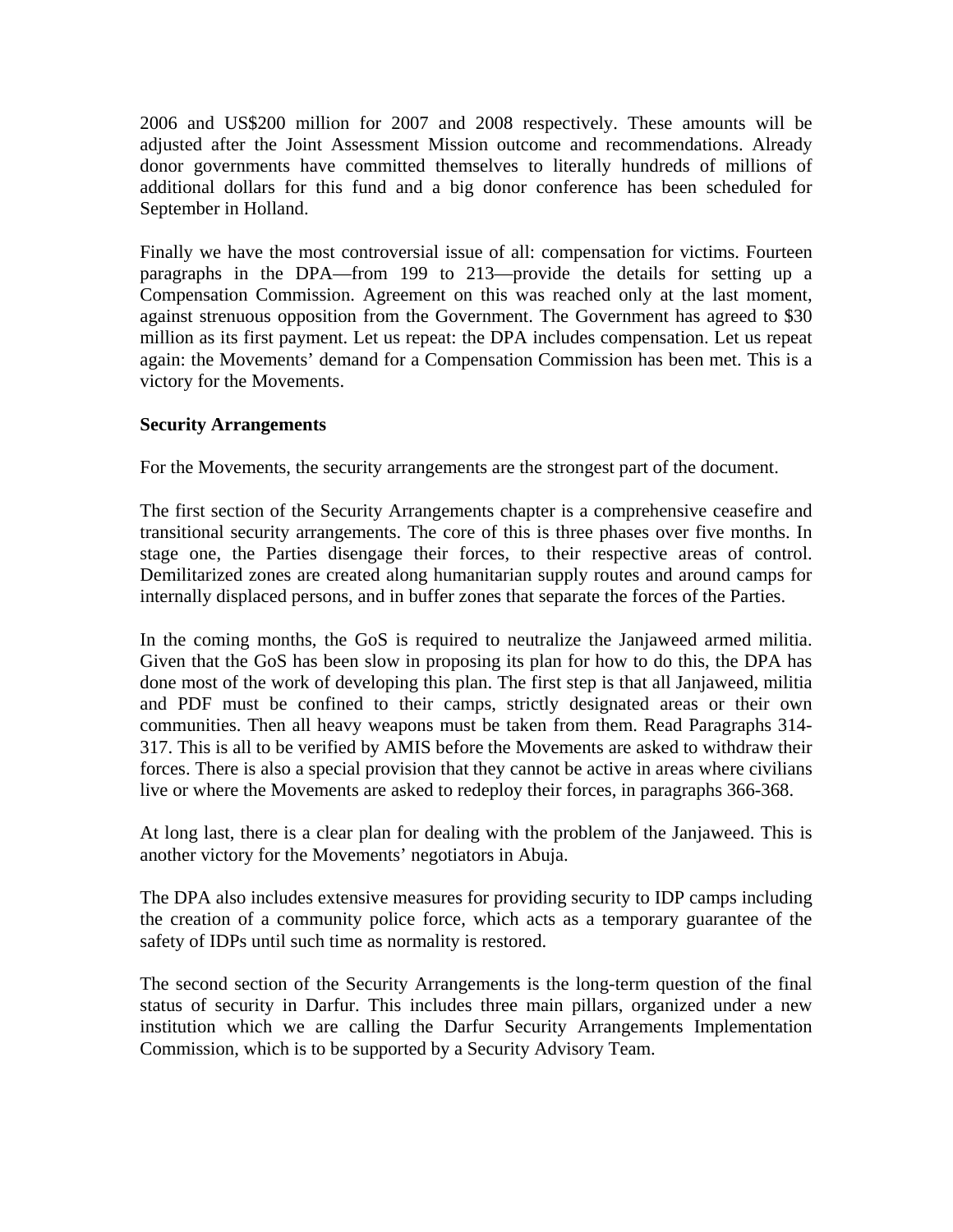The first pillar is provisions for integrating former combatants from the Movements into the Sudan Armed Forces and other security services. This section is remarkably strong: 4,000 former combatants into the army, 1,000 into other security institutions, and 3,000 for special programmes of assistance and education. Read paragraphs 399-416 for the details.

Equally important is a robust mechanism for disarming the Janjaweed and other armed militia. The obligation on the GoS to disarm the Janjaweed, contained in UN Security Council Resolution 1556, is given concrete form in Paragraph 457. Let us repeat: the Darfur Peace Agreement sticks to the principle that the Janjaweed must be disarmed, and creates a practical process whereby this can be accomplished.

The third pillar is the reform of selected security institutions in Darfur, specifically those that have been expanded during the war as paramilitary branches of the army, such as the PDF and Border Intelligence. The aim is to return these to their normal size and function. (Paragraph 429.) Alongside this, the civilian police is to have its capacity built so that it can become the instrument of law enforcement in Darfur.

## **Guarantees**

Most of the members of the Movements are deeply worried that the Government will not implement this agreement fairly and faithfully. You fear that implementation will lag behind or be blocked. You are looking for guarantees.

The DPA in fact has some of the strongest guarantees of any peace agreement of recent times. There are four layers of guarantee.

The first and the most important guarantee is the sequence of the implementation of the agreement itself. The Movements are not required to lay down their arms until the Sudan Armed Forces have withdrawn to its garrisons and the Janjaweed and other militia have been brought under strict control and disarmed. If the Government doesn't stick to its obligations, then the armed forces of the SLM do not have to do their part: they don't have to redeploy, or assemble, or disarm, until they are sure that the Government has done what it promises. Overall, the Agreement also has a Darfur Assessment and Evaluation Commission and the deadlock-breaking mechanisms of referring matters to the Presidency, where the Senior Assistant to the President has to be involved in every decision relating to Darfur.

The second guarantee is the monitoring mechanisms of AMIS and the Ceasefire Commission. The Agreement strengthens all of these. Every stage needs to be verified. And we must not overlook one of the most important facts about this Agreement: now it is place, it is possible for the UN to send a force to Darfur. All of these mechanisms will be much stronger if the UN is involved. The DPA provides a Security Advisory Team from an international partner.